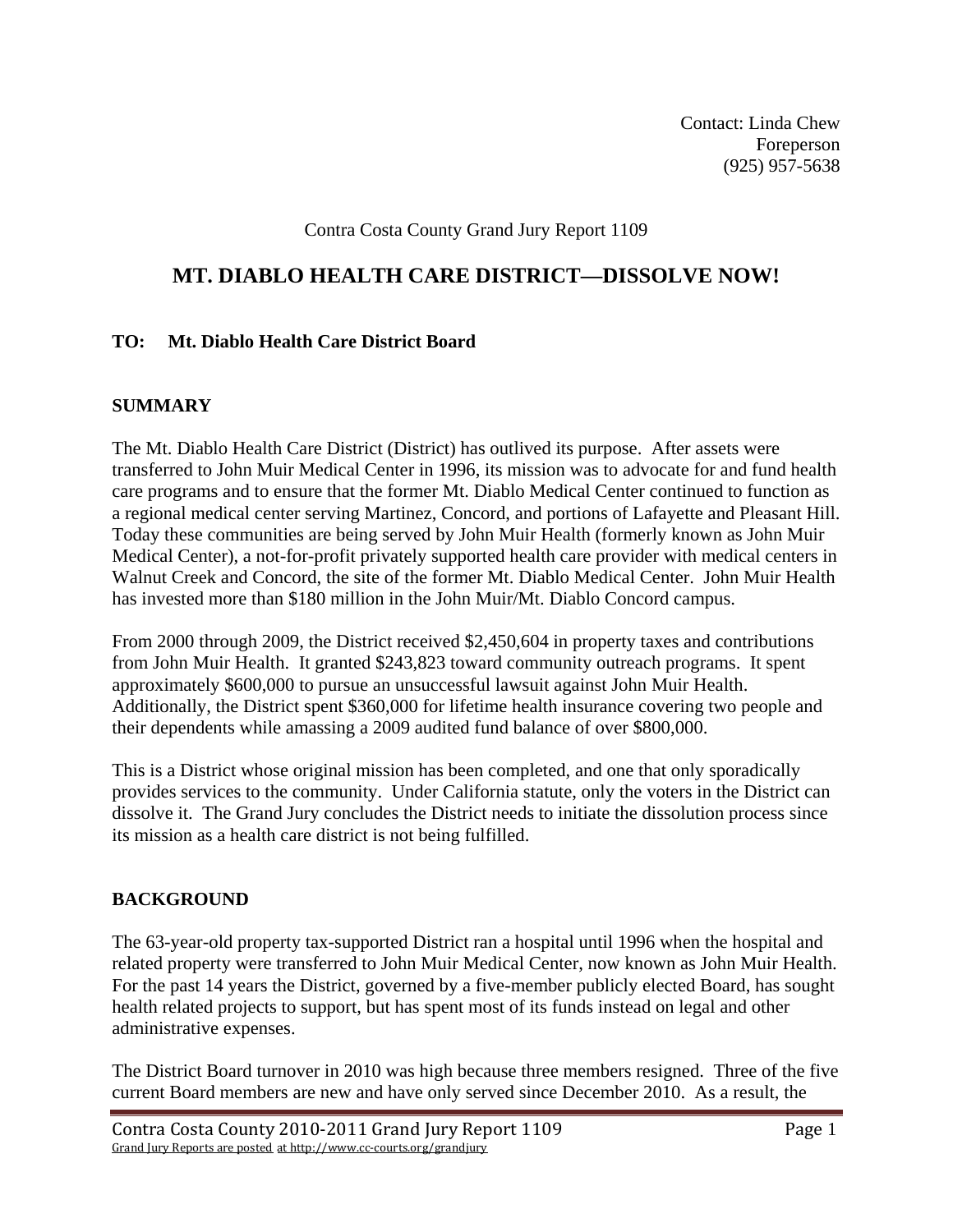experience level of the Board has decreased and institutional knowledge now resides with one Board member who has served more than 20 years.

One present and one former Board member and their spouses may be entitled to lifetime health insurance from the District. More than \$36,000 of District funds is expended annually to provide this coverage. No evidence was found that Medicare or competitive bidding was sought for the coverage. From 2000 through 2009, the District paid out more than \$360,000 for health care coverage for these Board members.

The District continues to receive the property tax revenue plus an annual \$25,000 grant from John Muir Health to provide health related community outreach. The following table shows data from the ten most recent financial statements:

| Year         | <b>Property Tax</b> | <b>John Muir</b> | <b>Community</b>   |
|--------------|---------------------|------------------|--------------------|
|              | <b>Income</b>       | Grant            | <b>Outreach</b>    |
|              |                     | <b>Income</b>    | <b>Expenditure</b> |
| 2000         | \$149,154           | \$25,000         | \$403              |
| 2001         | \$157,037           | \$25,000         | \$500              |
| 2002         | \$181,724           | \$25,000         | \$0                |
| 2003         | \$194,215           | \$25,000         | \$87               |
| 2004         | \$203,594           | \$25,000         | \$0                |
| 2005         | \$223,369           | \$25,000         | \$0                |
| 2006         | \$255,649           | \$25,000         | \$0                |
| 2007         | \$290,638           | \$25,000         | \$0                |
| 2008         | \$276,694           | \$25,000         | \$211,000          |
| 2009         | \$267,630           | \$25,000         | \$31,833           |
| <b>Total</b> | \$2,200,604         | \$250,000        | \$243,823          |

At least two of the District's former Board members have recommended dissolving the District. However, nothing has happened toward that end. On three separate occasions the Grand Jury has reported on the District. In 2001 the Grand Jury (Report 0101) concluded the District was no longer fulfilling a useful mission and recommended that it be dissolved. Again in 2003, the Grand Jury recommended dissolution (Report 0309). Finally in 2008 (Report 0806), the Grand Jury recommended that within six months of their report the District submit a dissolution plan to the Local Area Formation Commission (LAFCO). All three reports can be found on the Grand Jury's website.

# **FINDINGS**

1. The District has made a few small grants totaling \$243,823, amounting to less than 10 percent of the total revenues collected from property taxes and contributions, while accumulating a fund balance in excess of \$800,000 which is available for health related programs.